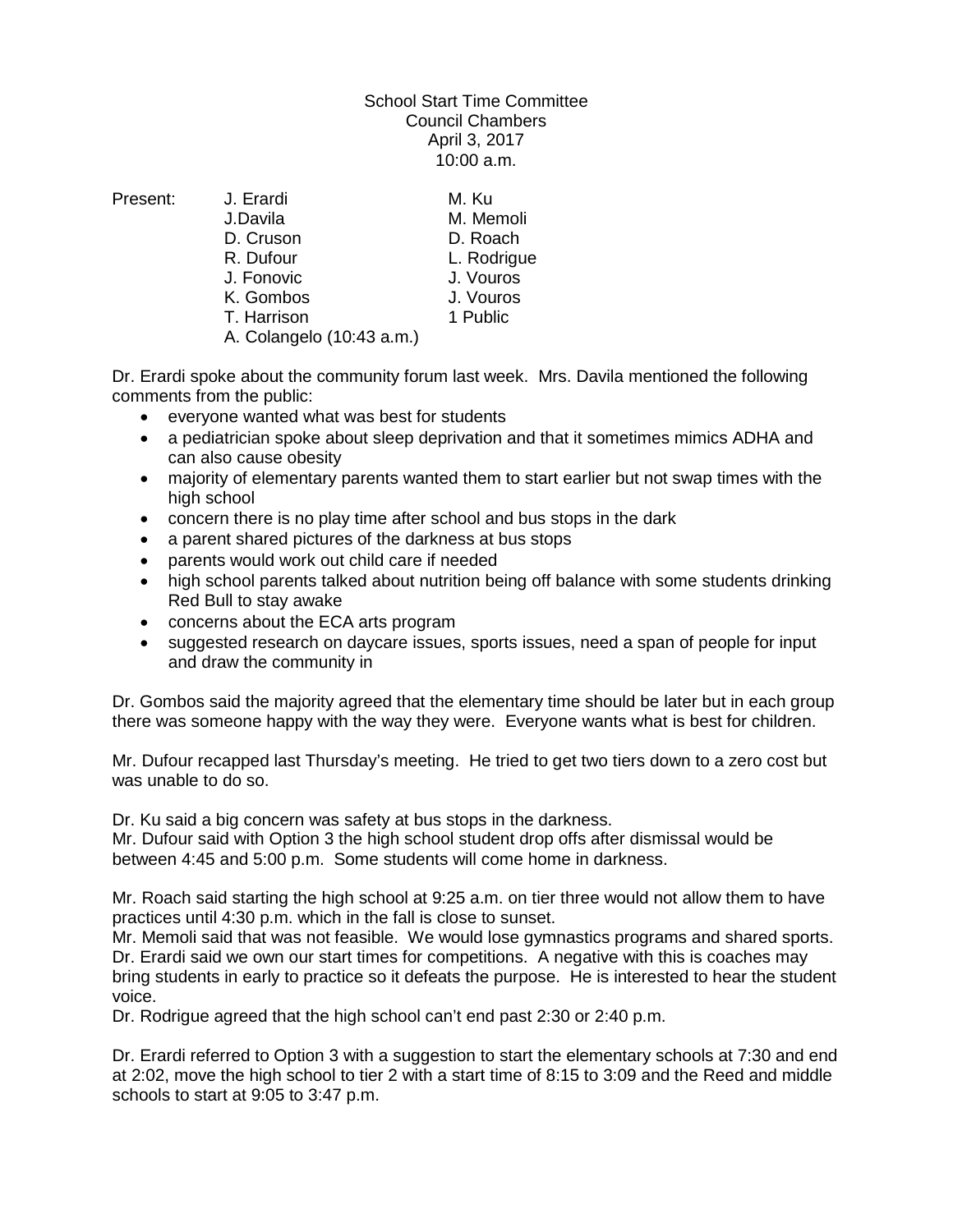Mr. Einhorn said regarding afternoon athletics, the middle school starts earlier than most middle schools but we would make that work. Most middle school students are not employed but many take care of siblings after school.

Dr. Erardi said there would be no additional cost with the high school at a 7:20 a.m. start time. Mr. Harrison said that from October 10 to November 5 mornings will be dark at the bus stops. Dr. Erardi would research that.

Mrs. Davila asked if this would eliminate middle school students waiting in the cafeteria. Mr. Dufour said there would be a 20-minute window before starting school.

Mr. Cruson asked if Dr. Erardi's suggestion would cause concern from the elementary parents to meet the 7:30 a.m. mark. He asked about putting the high school in tier 1 at 7:50 a.m.

Dr. Erardi said there needs to be research on appropriate start times.

Mrs. Davila feels that teacher professional development should be looked at also. Teachers in K-5 and 6-12 are hindered with this option.

Dr. Erardi referred to Mr. Cruson's option with the high school on tier 1 moving them back 30 minutes. The question is do we want to bring back at least a 30 minutes to make a significant change. Anything less than 30 minutes should not be considered. Everyone agreed to at least a 30-minute change for the high school.

Dr. Rodrigue didn't want to put a time frame on that increase if we find 20 minutes will be proposed.

Dr. Erardi said we have to be concerned around the elementary children coming home first and have to be unified going forward on how we feel about that.

Mr. Einhorn said the first middle school bus arrives at 6:45 a.m. and the students don't go to homeroom until 7:10 a.m. It would be good to eliminate that wait time. Mr. Dufour said the first middle school pickup is 6:10 a.m.

Mrs. Fonovic said Reed students will wait 20 minutes also. Mrs. Davila noted that wake up time is a parent issue.

Dr. Erardi spoke about the four subgroups: Research

After School Impact Tier Options, and Contractual Implications

The Research group should include Mrs. Davila, Mrs. Ku and Mr. Vouros. The After School Impact group should include student voices in intermediate and high school. The Tier Option group should include Mr. Dufour and Dr. Erardi would take care of the contractual implications. There should be a sub chair for each group Subcommittees should meet by April 17 with an update at the April 24 meeting.

May will be dedicated to research and options for the school board including the cost and tiers.

For the April 24 meeting Dr. Erardi will bring in private school representatives regarding impact on those schools.

Mrs. Ku asked how this will affect Abbott Tech and Nonnewaug High School.